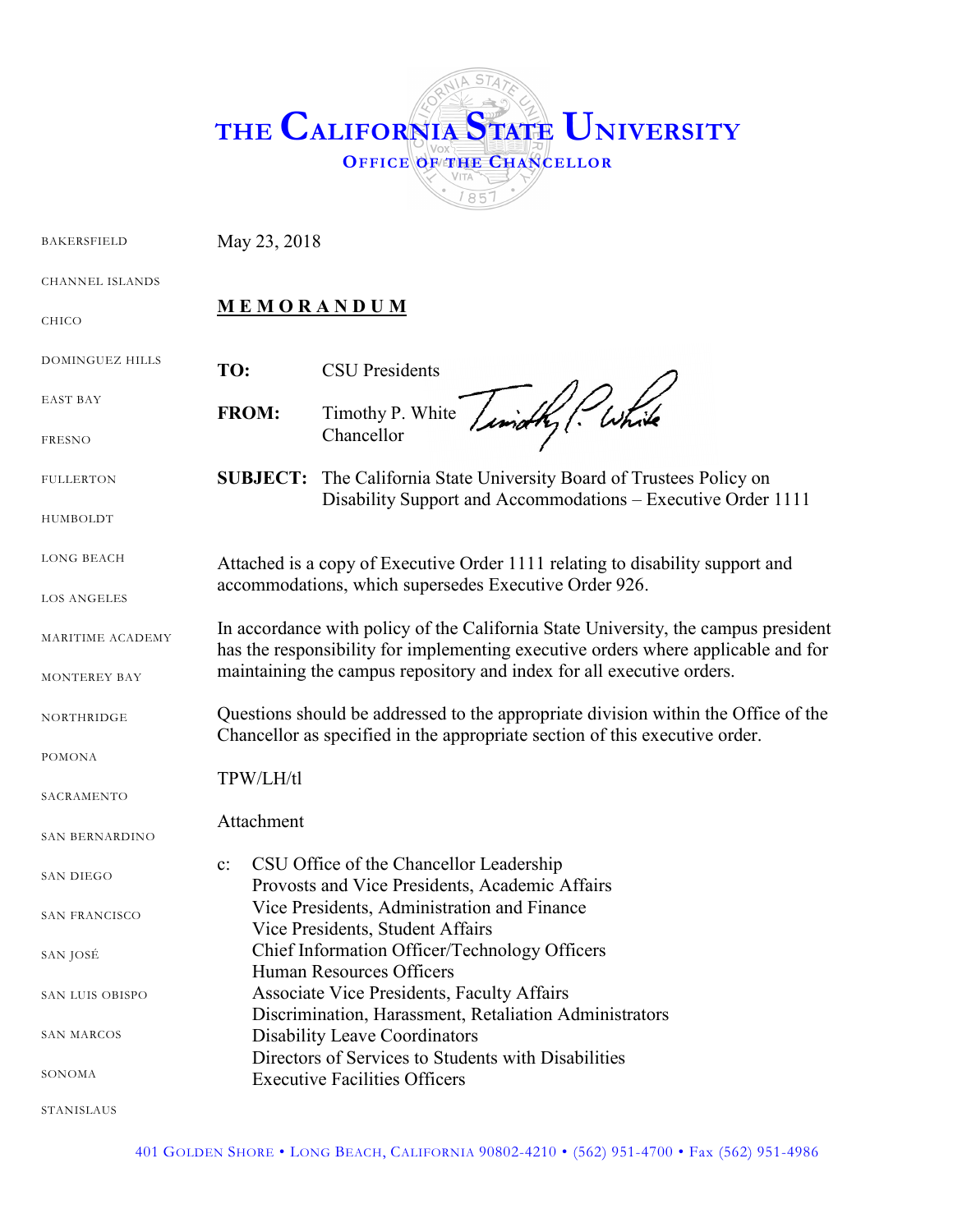#### **THE CALIFORNIA STATE UNIVERSITY Office of the Chancellor 401 Golden Shore Long Beach, California 90802-4210 (562) 951**-**4400**

| <b>Executive Order:</b> | 1111                                                                                                 |  |
|-------------------------|------------------------------------------------------------------------------------------------------|--|
| <b>Effective Date:</b>  | May 23, 2018                                                                                         |  |
| <b>Supersedes:</b>      | <b>Executive Order 926</b>                                                                           |  |
| Title:                  | The California State University Board of Trustees Policy on Disability<br>Support and Accommodations |  |

#### **I. Policy Statement**

The California State University (CSU) is committed to providing a diverse and supportive academic and work environment that facilitates learning, teaching, working and conducting research for all students, employees and visitors. It is CSU policy to ensure that individuals with disabilities shall have equal access to and the opportunity to participate in CSU programs, activities and services.

The CSU will provide access, support and accommodation to individuals with disabilities in compliance with the California Fair Employment and Housing Act (FEHA), Government Code Section 12920 *et seq*., the Americans with Disabilities Act of 1990, as amended, (ADA) 42 U.S.C. 12101 *et seq*., and Sections 504 and 508 of the Rehabilitation Act of 1973, 29 U.S.C. Section 701 *et seq.* 

This policy applies to all CSU campuses and to the Office of the Chancellor. It applies, but is not limited to, academic programs and services, student services, human resources services, information resources and technologies, procurement of goods and services, and capital planning, design, and construction. Auxiliaries who operate on the university's campuses are required to comply with this executive order.

#### **II. Policy Compliance and Monitoring**

**A.** The Chancellor's Office maintains CSU systemwide policies and procedures that allow applicants for employment, employees, students, volunteers, independent contractors, vendors, and other members of the public to file complaints through CSU Executive Orders 1096 and 1097 Revised and successors for discrimination, harassment and retaliation based on a protected status, including disability. Campuses are required to ensure that such policies and procedures are posted on appropriate websites and that information regarding these policies and procedures are accessible and available to all students, employees, and visitors.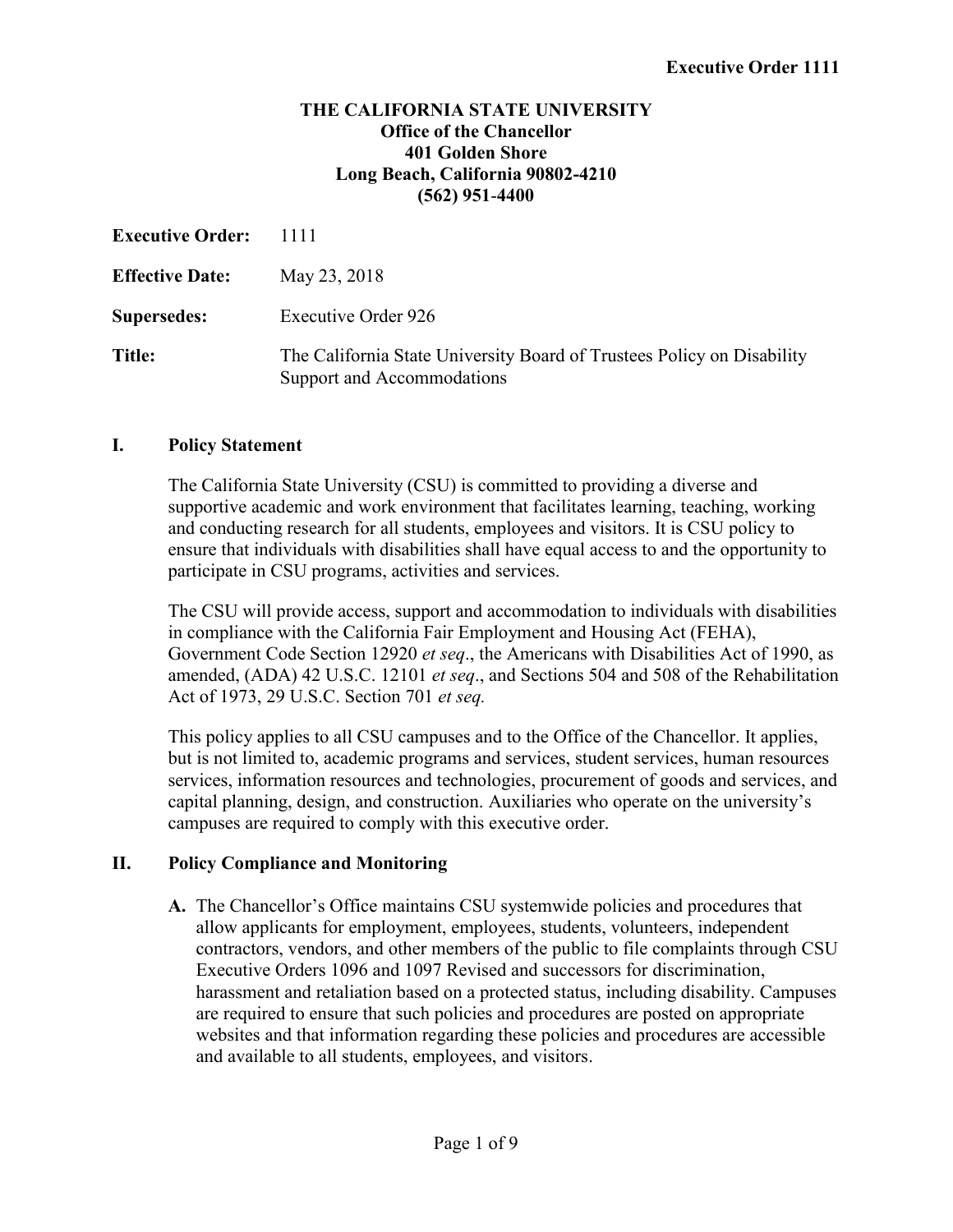- **B.** Each campus shall designate an employee to coordinate compliance with the ADA and this executive order. Campuses shall provide the contact information for this employee on campus websites.
- **C.** Each campus and the Chancellor's Office shall provide funding, resources, and training to members of its campus community to ensure compliance with this executive order. CSU campuses and the Chancellor's Office may consult with Systemwide Professional Development in the Human Resources Division of the Chancellor's Office for assistance in locating available resources and tools that will meet campus-specific needs.
- **D.** Each campus and the Chancellor's Office shall consult with the Office of General Counsel when issues arise regarding compliance with laws, regulations, and policy concerning disability support and accommodation.

## **III. Physical Access**

The CSU will ensure that individuals with disabilities have access to CSU programs, services and activities required by FEHA, the ADA and Sections 504 and 508 of the Rehabilitation Act of 1973.

- **A.** The Board of Trustees of the CSU is granted full authority and responsibility for the development, construction, and improvement of buildings and facilities on CSU campuses (California Education Code §66606).
- **B.** New CSU construction is required to be designed and constructed in compliance with the accessibility standards described within the California Building Standards Code (Code) and the federal ADA guidelines. CSU shall obtain certification of design plans for major capital construction projects from the California Department of General Services, Division of the State Architect (DSA), or as otherwise may be specified by statute. For minor capital projects CSU shall review for and ensure the design plans conform to access compliance code. The CSU shall ensure that construction projects are built according to CSU approved design plans.
- **C.** Major capital projects shall be reviewed by a Certified Access Specialist (CASp), and findings shall be resolved prior to project close out and filing of the Notice of Completion (for each respective project).
- **D.** Each campus shall assess existing architectural/physical barriers and conditions at variance with current California Code to identify steps to ensure program accessibility to individuals with disabilities. Each campus and the Chancellor's Office shall prioritize the removal of physical barriers to access. Physical barrier removal may be funded through the capital outlay program for building renovations, minor capital projects, and building demolition, and from campus reserves.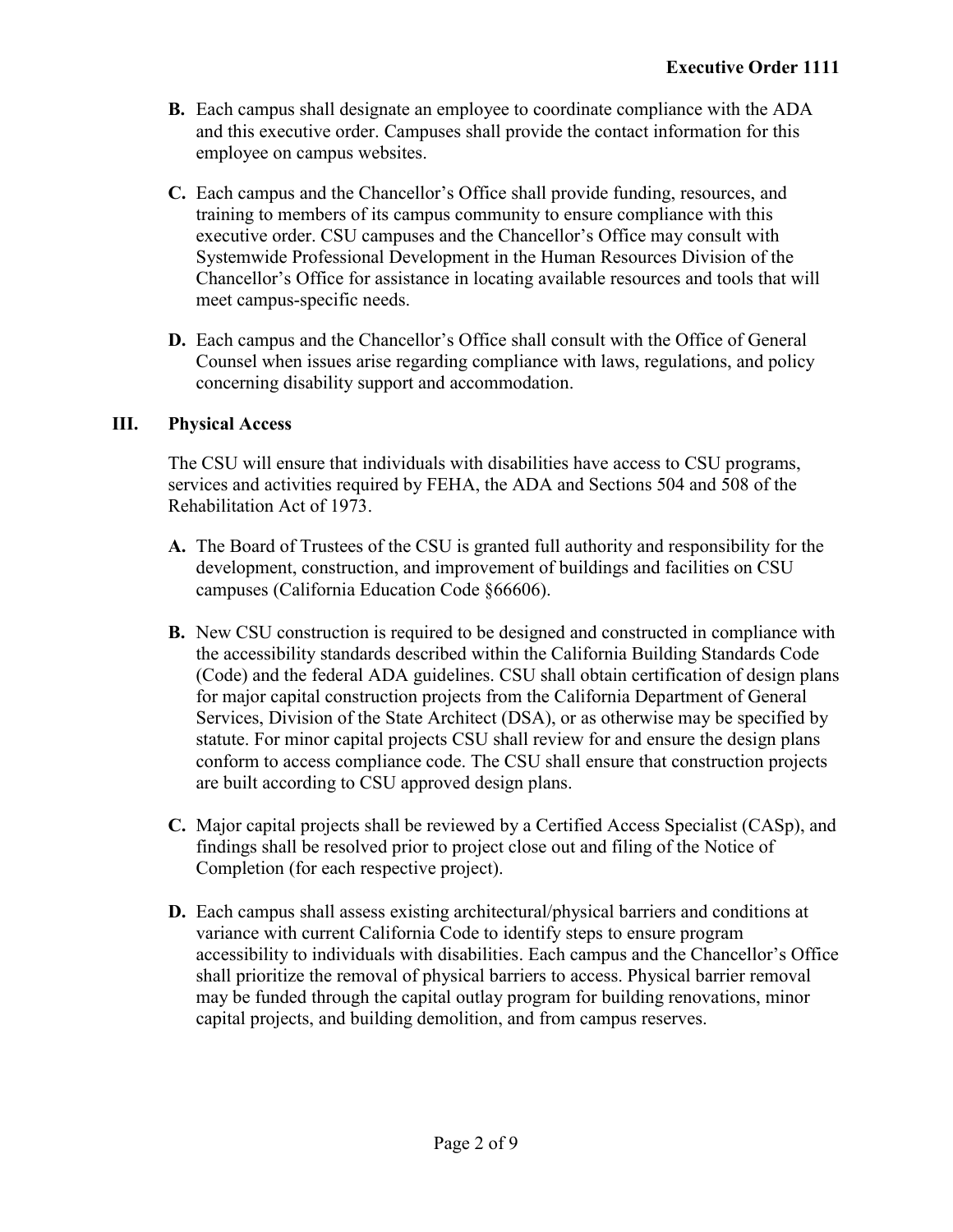- **E.** The CSU is not required to make structural changes or remove current architectural/physical barriers as long as access to all programs, activities and services is provided in compliance with applicable state and federal law.
- **F.** Pursuant to California Education Code § 67301(c), each campus and the Chancellor's Office shall conduct biennial audits of parking spaces to determine whether spaces designated for use by individuals with disabilities comply with state building code requirements. California Code of Regulations, Title 24, Part 2, Volume 1 (California Building Code).

Following each biennial audit, each campus shall submit a parking audit report, which documents the audit findings and any actions taken as a result of the audit, to Systemwide Capital Planning, Design, and Construction. Each campus and the Chancellor's Office shall retain a copy of the parking audit report until the next audit is completed.

## **IV. Information Resources and Technology Access**

The CSU is required to make electronic and information technology accessible to all students, employees and the general public, including those individuals with disabilities. "Accessible" means a person with a disability is afforded the opportunity to acquire the same information, engage in the same interactions, and enjoy the same services as a person without a disability in an equally effective and equally integrated manner, with substantially equivalent ease of use.

- **A.** Information and Communication Technology access applies to all CSU programs, services, and activities provided to all students, staff, faculty, and the general public. This encompasses all technology products used to deliver academic programs and services, student services, information technology services, and auxiliary programs and services. Technology access for all students, staff, faculty, and the general public must provide comparable functionality, affordability, and timeliness.
- **B.** The Academic and Student Affairs Division of the Chancellor's Office, in consultation with the Office of General Counsel and campus stakeholder groups, shall issue and update compliance procedures in the form of Coded Memoranda.

The Coded Memoranda will address planning and implementation procedures, and will include reporting requirements that will measure the access to electronic and information technology by individuals with disabilities.

- **C.** Ensuring accessibility is a shared responsibility and requires a coordinated, ongoing campus wide and systemwide effort to ensure its success. Toward that end:
	- 1. Each campus president and the chancellor are responsible for the establishment and implementation of accessible electronic information and technology programs that have adequate administrative support and necessary resources to achieve the goals of the Accessible Technology Initiative (ATI).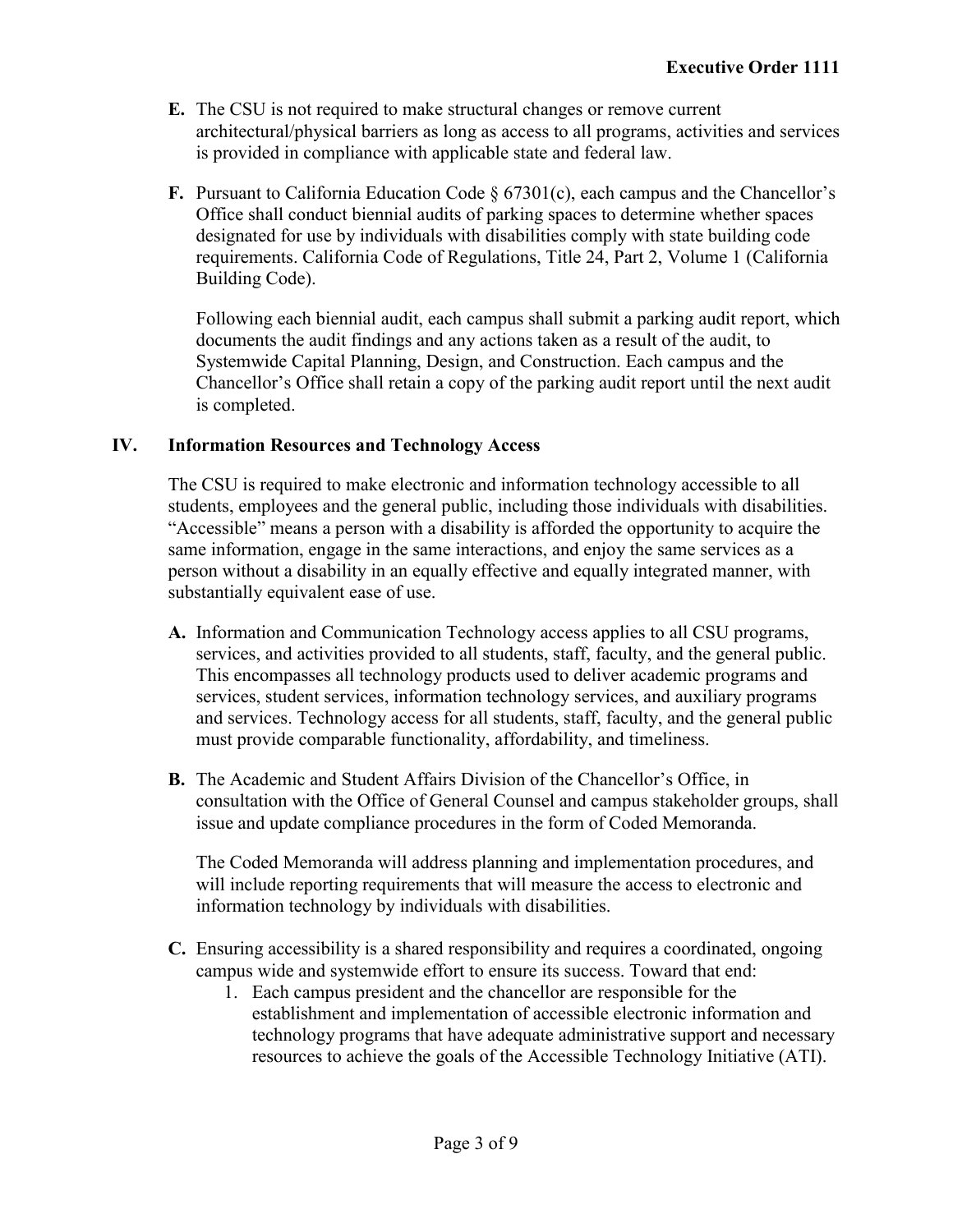- 2. Each campus president and the chancellor will appoint an Executive Sponsor to manage the ATI implementation at their institution.
- 3. The ATI Executive Sponsor shall be responsible for convening a campus ATI Steering Committee to ensure compliance with procedures in Coded Memoranda issued by the Academic and Student Affairs Division of the Chancellor's Office.
- 4. The CSU campuses and the Office of the Chancellor shall strive towards implementing Universal Design concepts and strategies which will reduce the need for, and costs associated with, individual accommodations for inaccessible technology products.
- 5. The CSU Office of the Chancellor has established the ATI to plan and support the implementation of universal access to Information and Communication Technology.

# **V. Disability Support and Accommodation for Students**

The CSU is required to provide accommodations and support services to students with disabilities in accordance with Section 504 of the Rehabilitation Act of 1973 (Section 504) and the ADA. In addition, Section 504 and the ADA prohibits the University from discriminating against a person who has a disability which substantially limits one or more major life activity or is regarded as having such an impairment.

- **A.** The Academic and Student Affairs Division of the Chancellor's Office, in consultation with the Systemwide Advisory Committee for Services to Students with Disabilities, shall develop and maintain procedures to accommodate students with disabilities. These procedures shall be provided to students and prospective students and posted on the CSU Chancellor's Office website and on the website of each CSU campus.
- **B.** The CSU is required to conduct an interactive process with a student with a disability to assess the functional impact of a person's disability and to identify reasonable accommodation(s) so the student has the opportunity to participate in University programs and activities in ways that are equal to that afforded others. While the CSU is not required to provide an accommodation requested by the student, the CSU must allow the student the same benefits and opportunity to reach the level of achievement provided to others. Further, the CSU may not charge the student for the cost of providing any reasonable accommodation, regardless of whether the program is state or self-supported.
- **C.** The CSU has the right to maintain admission, academic, and conduct standards. A reasonable accommodation cannot result in a fundamental alteration to an academic program, course or activity.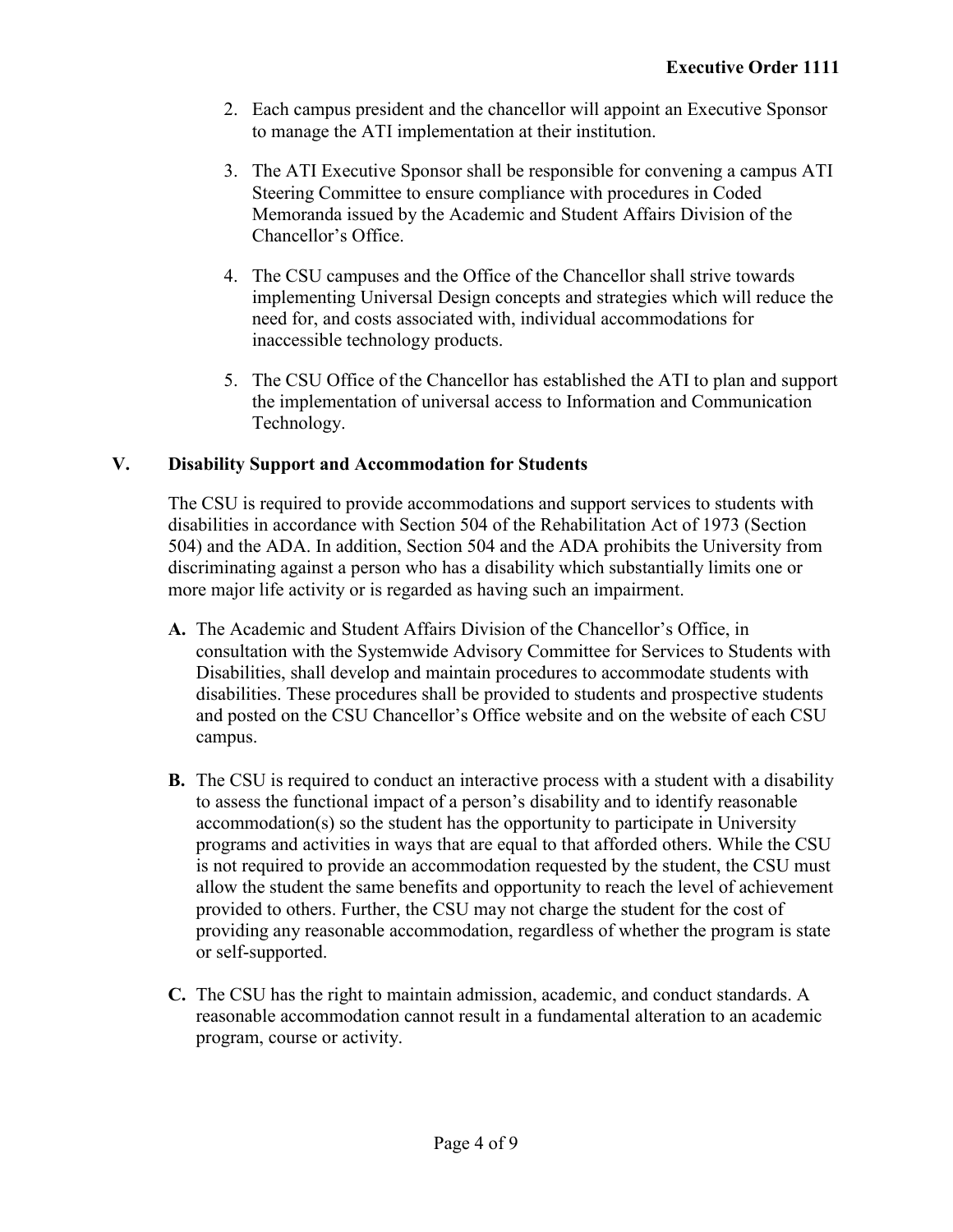- **D.** Each campus is required to develop and maintain a written procedure by which a student with a disability may appeal a CSU determination to deny a specifically requested modification or accommodation. Each campus shall post the procedure for this appeal on the website of the office providing services to students with disabilities and shall ensure that this procedure is accessible to students with disabilities. It is recommended that campuses consult with CSU legal counsel in connection with student appeals.
- **E.** Each campus shall maintain an office to provide specialized support and services to students with disabilities and a website to provide students with disabilities with information regarding available resources and accommodations as well as the procedure by which students may obtain these resources and accommodations.
- **F.** Disability support services may include reasonable academic modifications and physical accommodations for students with disabilities.
- **G.** Students with verified disabilities may receive a parking fee waiver based on financial need. The Student Financial Aid Department shall evaluate and certify a student's financial need meets the requirement for a parking fee waiver.

## **VI. Disability Support and Accommodation in Employment**

In accordance with the Americans with Disabilities Act (ADA) and the Fair Employment and Housing Act (FEHA), the CSU shall provide reasonable accommodations to employees with disabilities and to applicants with disabilities, unless doing so would impose an undue hardship on the University's operations.

- **A.** Each campus and the Chancellor's Office shall maintain, and post on its Human Resources website, a written procedure by which applicants for employment and employees with disabilities may request and receive reasonable accommodations to allow them to apply for vacant positions and/or perform their job duties. This document should include a description of the interactive process.
- **B.** Each campus and the Chancellor's Office shall engage in a timely, good faith, interactive process with employees or applicants with disabilities to determine effective reasonable accommodations, if any, in response to a request for a reasonable accommodation.
- **C.** Each campus and the Chancellor's Office shall maintain the confidentiality of an employee's request for reasonable accommodation of a disability. Documentation of the employee's request for disability accommodation, medical verification, the interactive process and any associated procedures shall not be maintained in the employee's personnel file but in a separate, distinct and secure location.

# **VII. Disability Support and Accommodation in Contracting**

Any public solicitation process developed by a campus or the Chancellor's Office shall be compliant with regulations and guidelines issued pursuant to ADA and California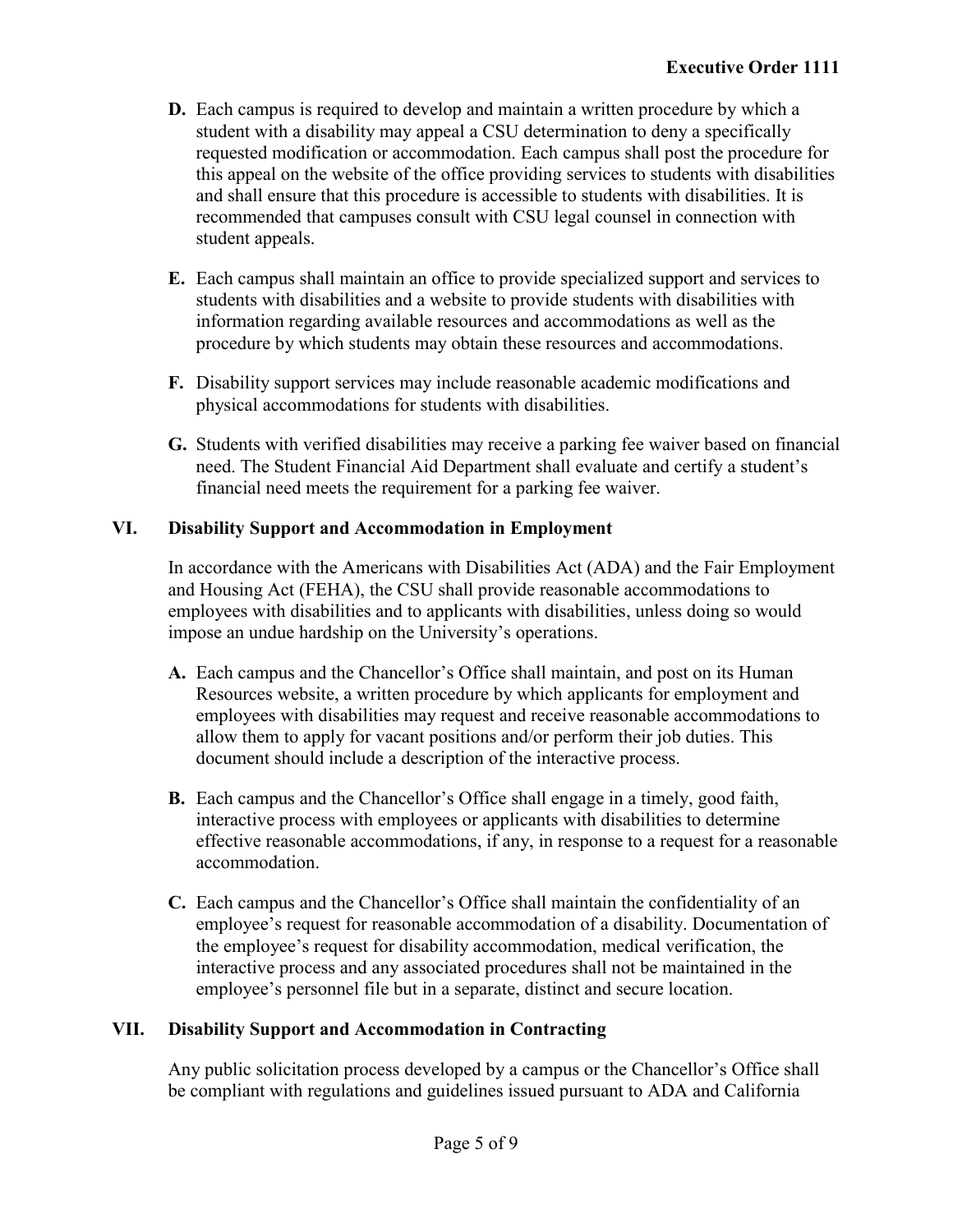Government Code  $\S$  11135, and shall not deny individuals with disabilities the opportunity to participate in the competition for the award of a contract.

# **VIII. Definitions**

- **A. Accessible:** means a person with a disability is afforded the opportunity to acquire the same information, engage in the same interactions, and enjoy the same services as a person without a disability in an equally effective and equally integrated manner, with substantially equivalent ease of use.
- **B. Accessible Technology Initiative (ATI):** CSU's ongoing commitment to make information technology resources and services accessible to all CSU students, faculty, staff and the general public regardless of disability.

## **C. Disability:**

*For employees and students,* as defined in California Government Code § 12926 and California Education Code § 66260.5 means:

- 1. Having a physical or mental condition that limits a major life activity. "Limits" means making the achievement of a major life activity difficult. "Limits" is determined without regard to mitigating measures such as medications, assistive devices, prosthetics, or reasonable accommodations, unless the mitigating measure itself limits a major life activity. A "major life activity" is broadly construed and includes physical, mental, and social activities (such as walking, talking, seeing, hearing) and working; or
- 2. Having a known history of a qualifying impairment; or
- 3. Being regarded or treated as having or having had a qualifying impairment; or
- 4. Being regarded or treated as having or having had such an impairment that has not presently disabling effects but may become a qualifying impairment in the future.
- **D. Discrimination:** an adverse action taken against an employee, third party or student by the CSU, a CSU employee or a student, because of a protected status.
- **E. Essential Functions:** means the fundamental job duties of the employment position the individual with a disability holds or desires. "Essential functions" does not include the marginal functions of the position. A job function may be considered essential for any of several reasons, including, but not limited to, any one or more of the following:
	- 1. The function may be essential because the reason the position exists is to perform that function,
	- 2. The function may be essential because of the limited number of employees available among whom the performance of that job function can be distributed, and/or
	- 3. The function may be highly specialized, so that the incumbent in the position is hired based on expertise or the ability to perform a particular function.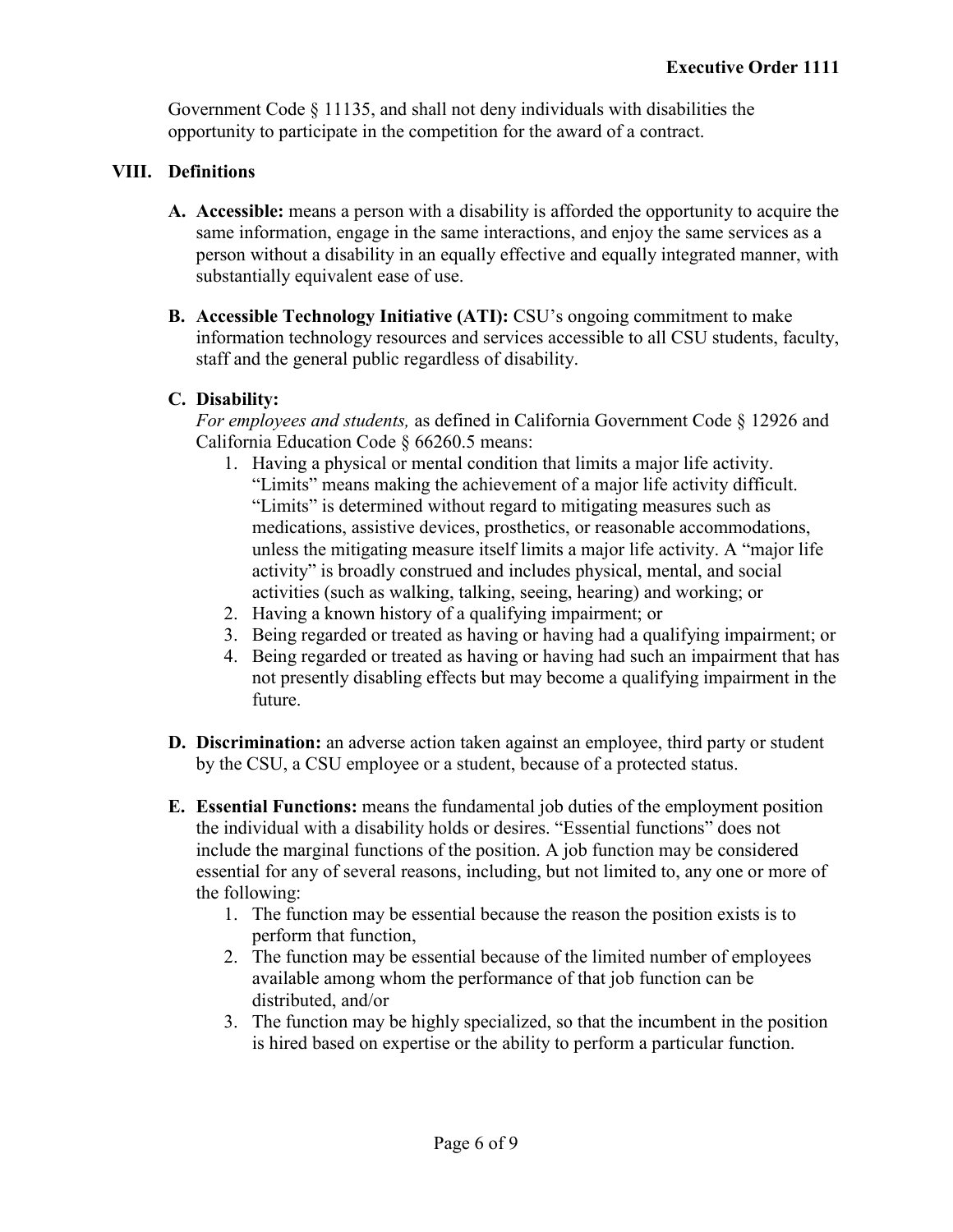- **F. Individual with a disability:** refers to:
	- 1. Any person who has a physical or mental impairment that limits one or more of the major life activities of such individual,
	- 2. Any person who has a record of such impairment, or
	- 3. Any person who is regarded as having such impairment.
- **G. Information and Communication Technology:** this term encompasses electronic information and technology that includes, but is not limited to, the internet and intranet websites, web applications including mobile, content delivered in digital form, electronic books and electronic book reading systems, search engines and databases, learning management systems, classroom technology and multimedia, personal response systems ("clickers"), and office equipment such as classroom podiums, copiers and fax machines. It also includes any equipment or interconnected system or subsystem of equipment that is used in the automatic acquisition, creation, storage, manipulation, management, movement, control, display, switching, interchange, transmission, or reception of data or information. This term includes telecommunications products (such as telephones), information kiosks, Automated Teller Machines (ATMs) transaction machines, computers, ancillary equipment, software, firmware and similar procedures, services (including support services), and related resources.

## **H. Interactive process:**

*For employees:* a requirement under the ADA and FEHA for employers and employees to communicate to identify the limitations resulting from an employee's disability and potential reasonable accommodations that could overcome those limitations.

*For students:* collaborative process between the student and the university to determine reasonable accommodations that provide equitable opportunity for the student to participate in, while not fundamentally altering the CSU's courses, programs, services, and activities.

**I. Reasonable accommodation**: a modification or adjustment to a job, the work environment, academic program, existing facilities, or the way things usually are done that enables a qualified individual with a disability to enjoy an equal employment where the individual may continue performing the essential functions of the job or academic opportunity to continue to complete assignments and participate fully in course work.

Tindky Putik

Timothy P. White, Chancellor

Dated: May 23, 2018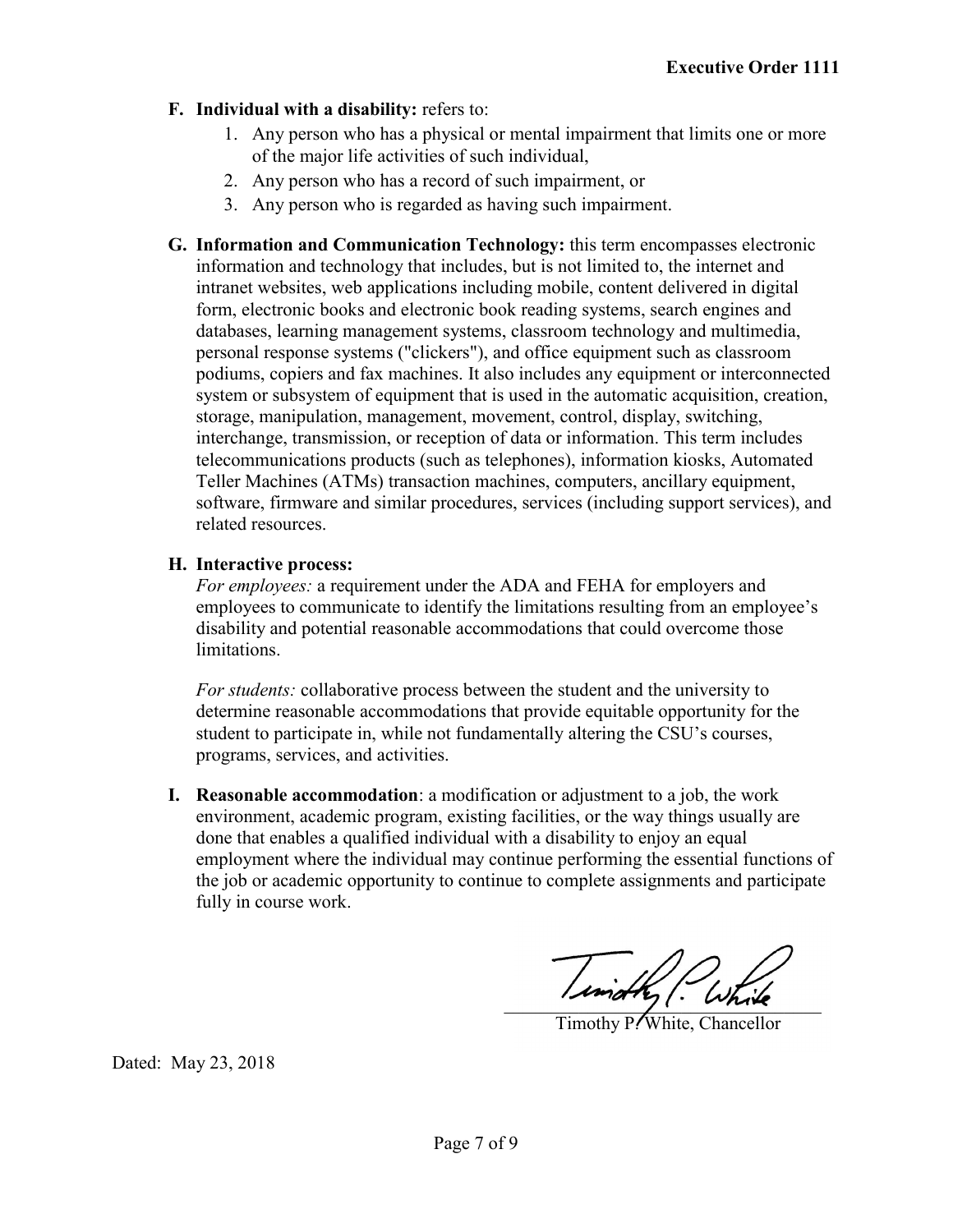# **Resources**

The following policies, contracts, executive orders, and manual define the mandates and support the intent of Executive Order 1111.

#### **Academic Programs, Services and Activities**

- · *Policy for the Provision of Accommodations and Support Services to Students with Disabilities* (CSU Coded Memorandum AA 2014-08): <http://www.calstate.edu/AcadAff/codedMemos/AA-2014-08.pdf>
- · *2005-2006 Campus Support for the CSU Center for Alternative Media* (CSU Coded Memorandum AA 2005-51): [http://www.calstate.edu/AcadAff/codedMemos/AA-2005-](http://www.calstate.edu/AcadAff/codedMemos/AA-2005-51.pdf) [51.pdf](http://www.calstate.edu/AcadAff/codedMemos/AA-2005-51.pdf)
- · *Systemwide Policy Prohibiting Discrimination, Harassment and Retaliation, Sexual Misconduct, Dating and Domestic Violence, and Stalking against Students and Systemwide Procedure for Addressing Such Complaints by Students* (Executive Order 1097 Revised October 5, 2016): <http://www.calstate.edu/eo/EO-1097-rev-10-5-16.html>

#### **Human Resources**

- *Systemwide Guidelines for Affirmative Action Programs in Employment* (Executive Order 1088):<http://calstate.edu/eo/EO-1088.html>
- · *Procedures in collective bargaining agreements available for each bargaining unit*: <http://www.calstate.edu/hr/employee-relations/bargaining-agreements/>
- · *Systemwide Policy Prohibiting Discrimination, Harassment, Retaliation, Sexual Misconduct, Dating and Domestic Violence, and Stalking against Employees and Third Parties and Systemwide Procedure for Addressing Such Complaints by Employees and Third Parties* (Executive Order 1096 Revised October 5, 2016): <http://www.calstate.edu/eo/EO-1096-rev-10-5-16.html>
- · *Compliance Training:* [https://csyou.calstate.edu/divisions-orgs/hr/spd/compliance](https://csyou.calstate.edu/divisions-orgs/hr/spd/compliance-training/Pages/default.aspx)[training/Pages/default.aspx](https://csyou.calstate.edu/divisions-orgs/hr/spd/compliance-training/Pages/default.aspx)

#### **Information Resources and Technologies**

- · *Information technology resources as governed by California state law:*  [http://leginfo.legislature.ca.gov/faces/codes\\_displaySection.xhtml?lawCode=GOV&secti](http://leginfo.legislature.ca.gov/faces/codes_displaySection.xhtml?lawCode=GOV§ionNum=11135) [onNum=11135](http://leginfo.legislature.ca.gov/faces/codes_displaySection.xhtml?lawCode=GOV§ionNum=11135)
- · *Accessible Technology Initiative (ATI) website:* <http://teachingcommons.cdl.edu/access/index.html>